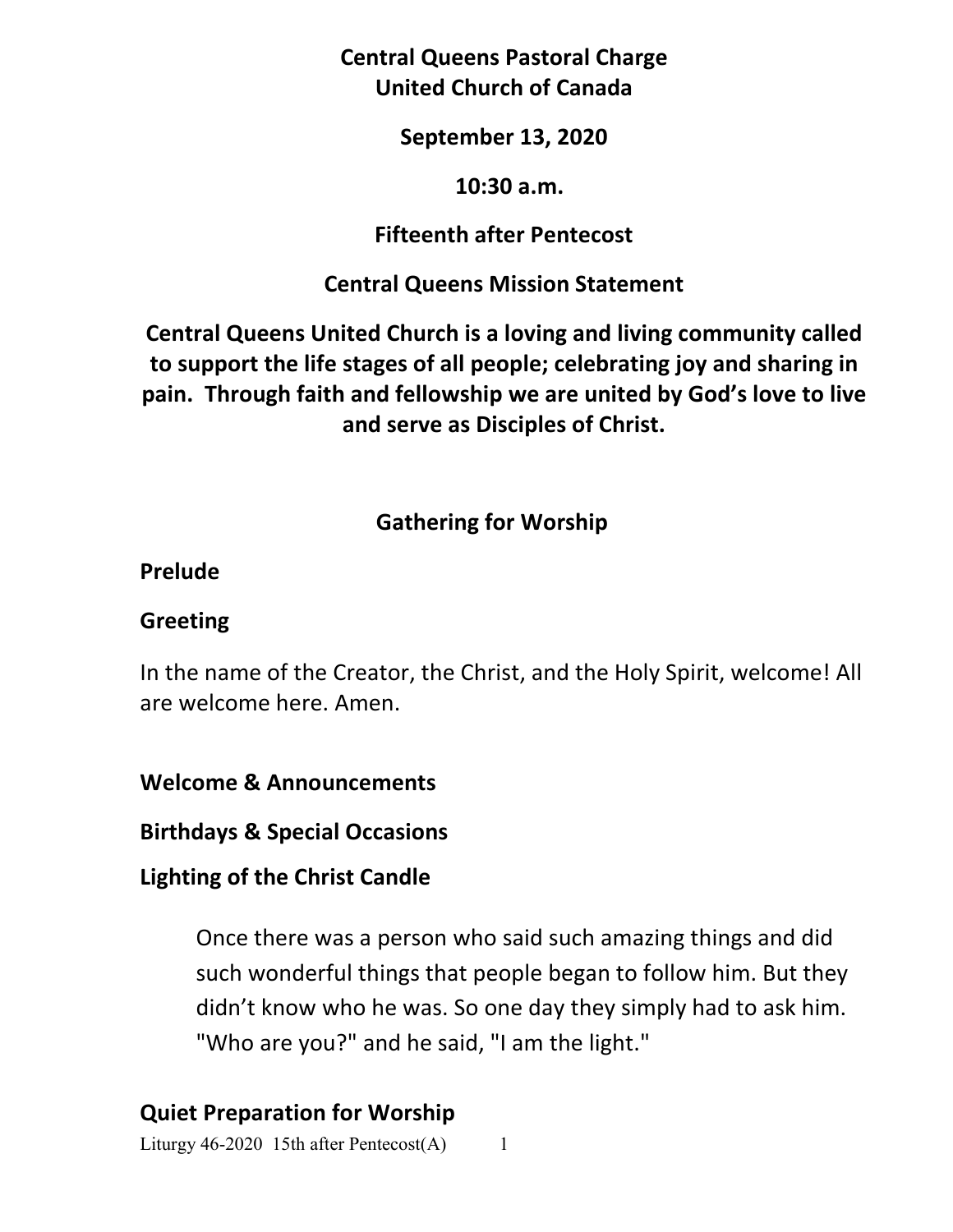# **Bible Presentation**

# **Introit**

# **Call to Worship**

 Come! Come and worship, you who woke early and you who slept late; you who come often, and you who don't. Whether we are first or last or somewhere in between, there is room for all of us in God's kingdom, and more than enough grace to go around. Let's worship God together!

| "Praise to the Lord, the Almighty"<br><b>Hymn</b> | VU #220 |
|---------------------------------------------------|---------|
|---------------------------------------------------|---------|

# **Prayer of Approach**

**Compassionate-One, Lover-of-Goodness, Patience-with-Sinners, draw near to us.** 

 **Surround us with confidence in your good news: that you love us as parents love their children; that your mercy is boundless and generous, that you beckon us always and will wait forever as we find our way back to you.** 

 **Open our hearts to receive your compassion;** 

 **and then show us how to forgive,** 

 **so that we may be vessels of resurrection hope in our troubled world. In Jesus' name. Amen.** 

*We share in the ancient prayer Jesus prayed ...*

 **Lord's Prayer** 

 **Our Father, who art in heaven, hallowed be thy name.**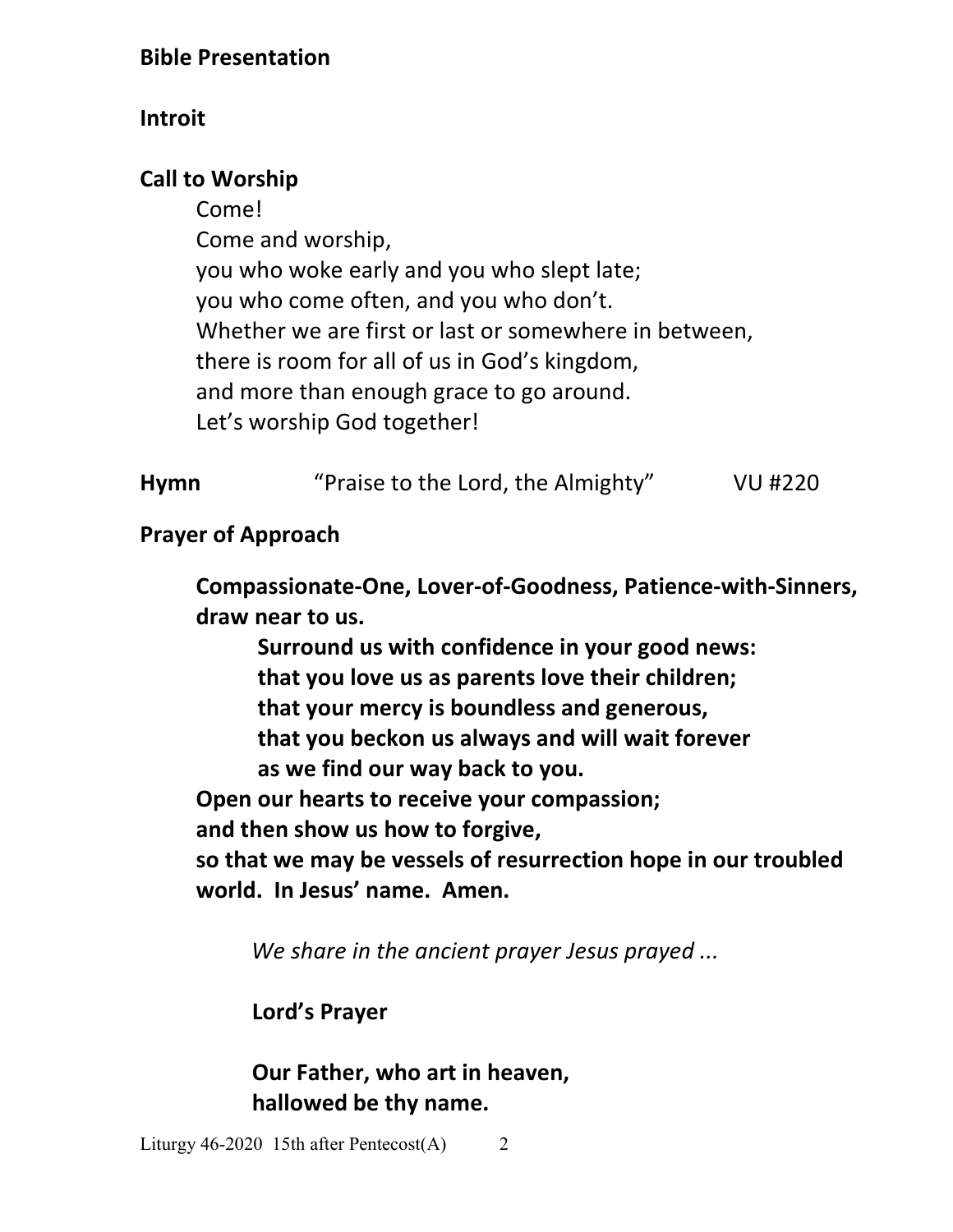**Thy Kingdom come, thy will be done on earth, as it is in heaven. Give us this day our daily bread; and forgive us our trespasses, as we forgive those who trespass against us; and lead us not into temptation, but deliver us from evil. For thine is the kingdom, the power, and the glory, for ever and ever. Amen.** 

**Psalm 114 Tremble Farth** VU #836-837

**Hymn**

**All God's Children** 

# **Presentation of Our Gifts**

## **Offertory Invitation**

Like Paul, who was showered with an abundance of mercy from God, we too have been blessed. Like Paul, we are called to go forth and witness to the presence of Christ in our lives in so many diverse ways. One of the ways in which we tell the story is through the giving of gifts to God. In our gift-giving, we participate with God in providing for the needs of God's people. We give as we are able, we give as we are called.

| <b>Offertory</b> | "What Can I Do?" | MV #191 |
|------------------|------------------|---------|
|------------------|------------------|---------|

## **Presentation of Offering**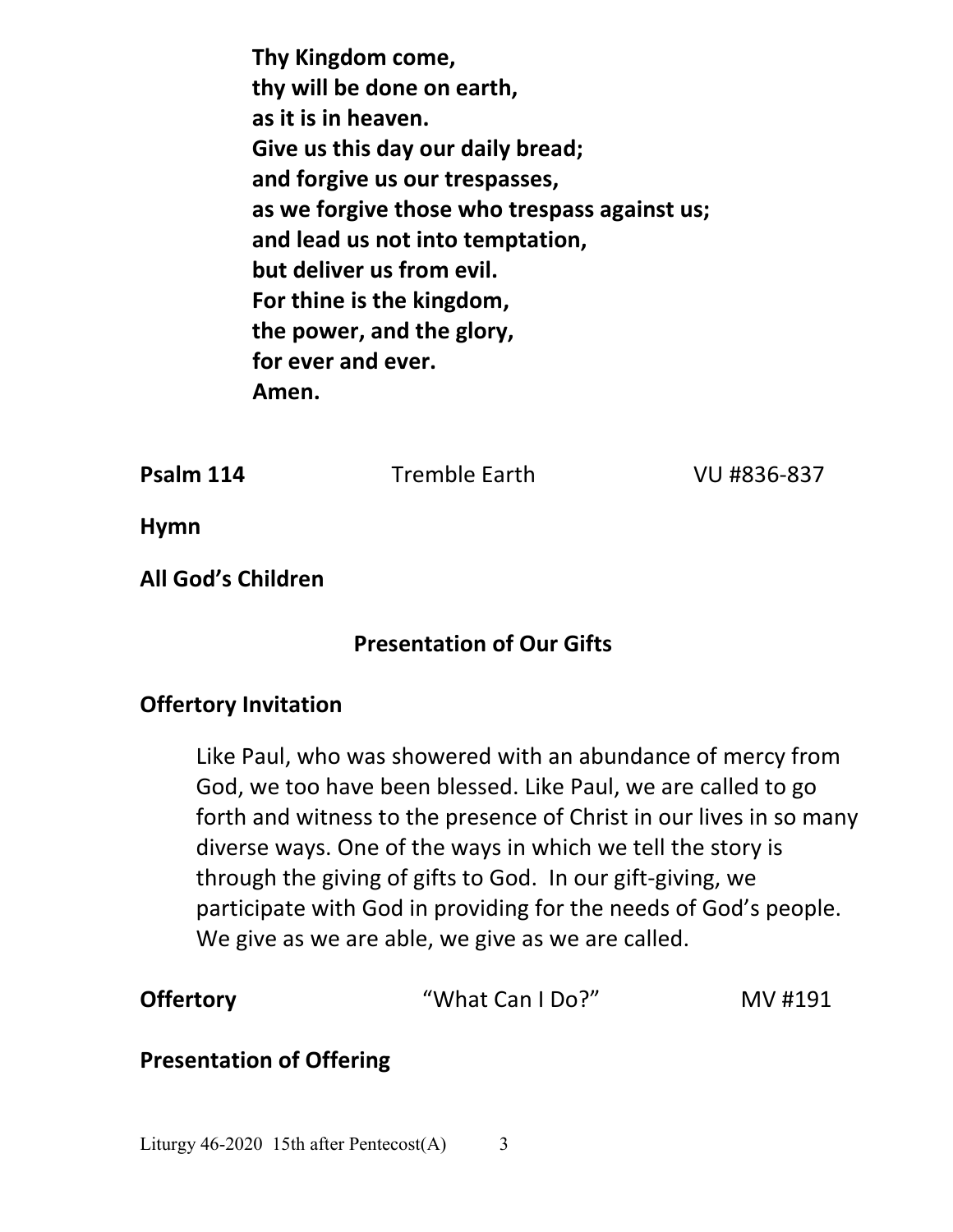# **Offertory Prayer May our gifts become symbols of our intention to minister with God to satisfy the needs of those whom God loves. Amen.**

## **Listening for the Word**

## **Sacred Readings**

 **Exodus 14:19-31** God parts the sea for the Hebrews.

 The angel of God who was going before the Israelite army moved and went behind them; and the pillar of cloud moved from in front of them and took its place behind them. It came between the army of Egypt and the army of Israel. And so the cloud was there with the darkness, and it lit up the night; one did not come near the other all night.

Then Moses stretched out his hand over the sea. The LORD drove the sea back by a strong east wind all night, and turned the sea into dry land; and the waters were divided. The Israelites went into the sea on dry ground, the waters forming a wall for them on their right and on their left. The Egyptians pursued, and went into the sea after them, all of Pharaoh's horses, chariots, and chariot drivers. At the morning watch the LORD in the pillar of fire and cloud looked down upon the Egyptian army, and threw the Egyptian army into panic. He clogged their chariot wheels so that they turned with difficulty. The Egyptians said, "Let us flee from the Israelites, for the LORD is fighting for them against Egypt."

Then the LORD said to Moses, "Stretch out your hand over the sea, so that the water may come back upon the Egyptians, upon their chariots and chariot drivers." So Moses stretched out his hand over the sea, and at dawn the sea returned to its normal depth. As the Egyptians fled before it, the LORD tossed the Egyptians into the sea. The waters returned and covered the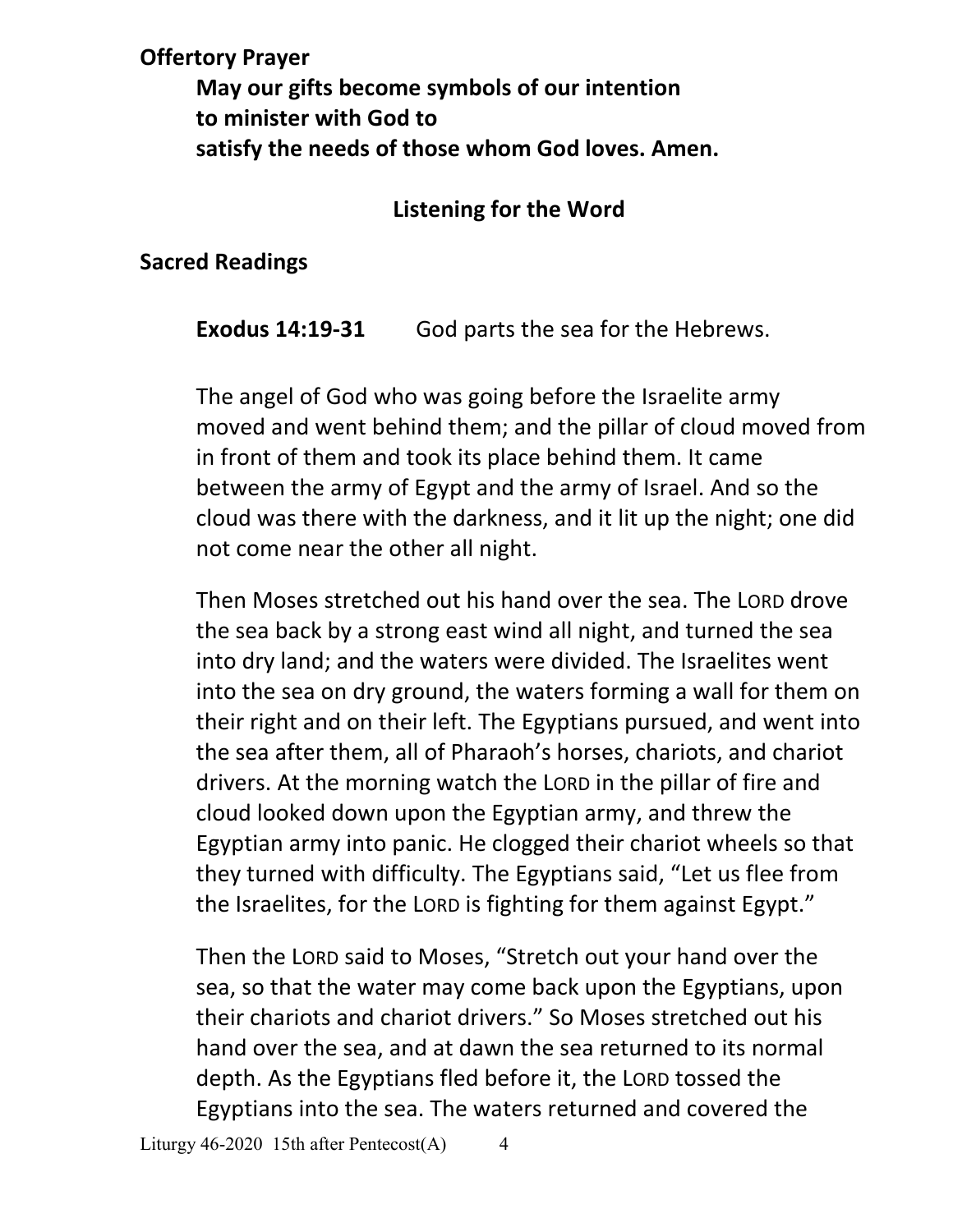chariots and the chariot drivers, the entire army of Pharaoh that had followed them into the sea; not one of them remained. But the Israelites walked on dry ground through the sea, the waters forming a wall for them on their right and on their left.

Thus the LORD saved Israel that day from the Egyptians; and Israel saw the Egyptians dead on the seashore. Israel saw the great work that the LORD did against the Egyptians. So the people feared the LORD and believed in the LORD and in his servant Moses.

### **Matthew 18:21-25** How many times must I forgive?

 Then Peter came and said to him, "Lord, if another member of the church sins against me, how often should I forgive? As many as seven times?" Jesus said to him, "Not seven times, but, I tell you, seventy-seven times.

"For this reason the kingdom of heaven may be compared to a king who wished to settle accounts with his slaves. When he began the reckoning, one who owed him ten thousand talents was brought to him; and, as he could not pay, his lord ordered him to be sold, together with his wife and children and all his possessions, and payment to be made.

### **Anthem**

### **Sermon**

### **Pastoral Prayer**

 God of light and hope, we pray for those who face lives filled with darkness: those who suffer in body, mind, and spirit; those bent under burdens of sorrow;

Liturgy  $46-2020$  15th after Pentecost $(A)$  5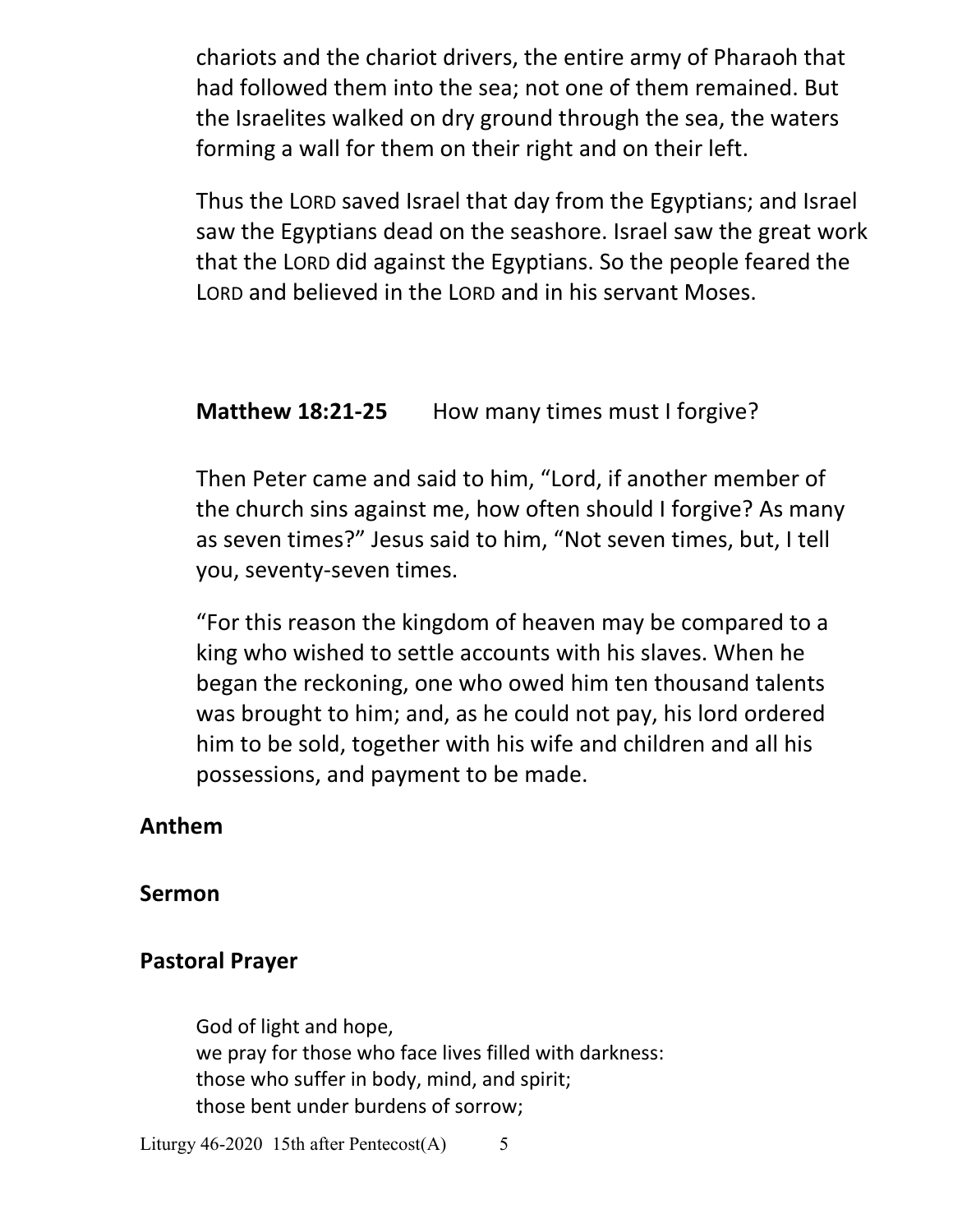those who cannot see the way ahead.

We pray for those who accompany others in dark times and places;

 For those who comfort the grieving, and work for healing and new possibilities.

May all these find their darkness transformed by your presence.

Lord in your mercy,

### **hear our prayer.**

God of liberation and justice,

 we pray for those who suffer abuse, violence, or injustice at the hands of powerful people or forces in their lives, and for those who have been betrayed by people entrusted with their care. Stir in all people a deep respect for life. Encourage those who struggle for freedom, and work for truth to be heard and reconciliation achieved. Lord in your mercy,

# **hear our prayer.**

God of peace and promise,

we pray for those who work for peace in the world,

for leaders and decision makers,

 for those who hold power and can make a difference in their communities, and for those who make, interpret, and enforce laws.

 Awaken a respect for the needs of the most vulnerable, including the earth and its fragile balances.

Lord in your mercy,

## **hear our prayer.**

God of wisdom and understanding,

 we pray for those who misunderstand the words and actions of others, and for those who are misunderstood.

We pray for those who teach, and those who learn,

especially those who struggle and are afraid to ask for help.

In this challenging school year,

guide teachers and students in new patterns of learning

and keep each one safe and healthy.

Lord in your mercy,

## **hear our prayer.**

Liturgy  $46-2020$  15th after Pentecost(A) 6 God of forgiveness and reconciliation; we pray for those we have hurt or offended